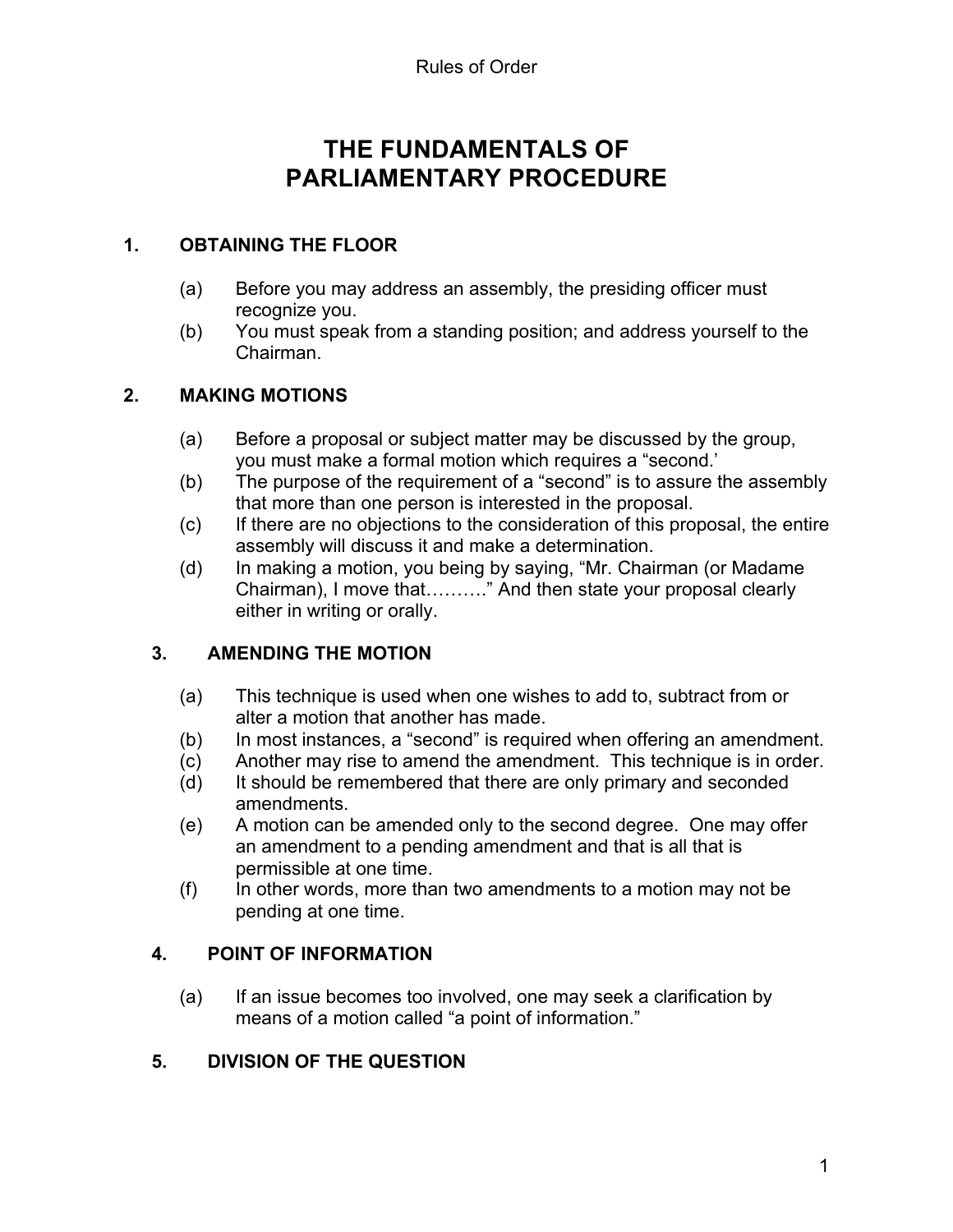(a) It is quite possible that a proposal may entail two or more subjects. As a member of the assembly, you can ask that each part be considered separately.

# **6. POINT OF ORDER**

(a) This motion is used when there is a violation in parliamentary procedure. You simply rise and address the chair with the words, "I rise to a point of order." (Then you state your point.) The Chairman will recognize you.

# **7. ORDERS OF THE DAY**

(a) This is a privileged motion and is used when there is a digression from the agenda. When a meeting goes off on a tangent simply rise and make a "call for the orders of the day." The Chairman will then recognize you.

# **8. AN APPEAL FROM THE DECISION OF THE CHAIR**

- (a) If you as a member of the assembly disagree with a decision of the presiding officer, you can appeal this decision when seconded.
- (b) You simply rise and move to appeal the decision of the Chair.
- (c) The presiding officer then puts the question to the assembly whether to sustain or overrule his decision.

# **9. MOTION TO LIMIT DEBATE**

- (a) To prevent a discussion from dragging on endlessly, one can make a motion to limit each speaker's time, or to limit the number of speakers, or the length of the debate.
- (b) A two-thirds vote of the membership is necessary to approve this motion.
- (c) The converse motion is to extend debate. The same requirements prevail.

# **10. MOTION TO REFER**

(a) When a member of the assembly believes that further study to a proposal is advisable, he moves that the pending question be referred to an appropriate committee for review.

# **11. ENDING DEBATE**